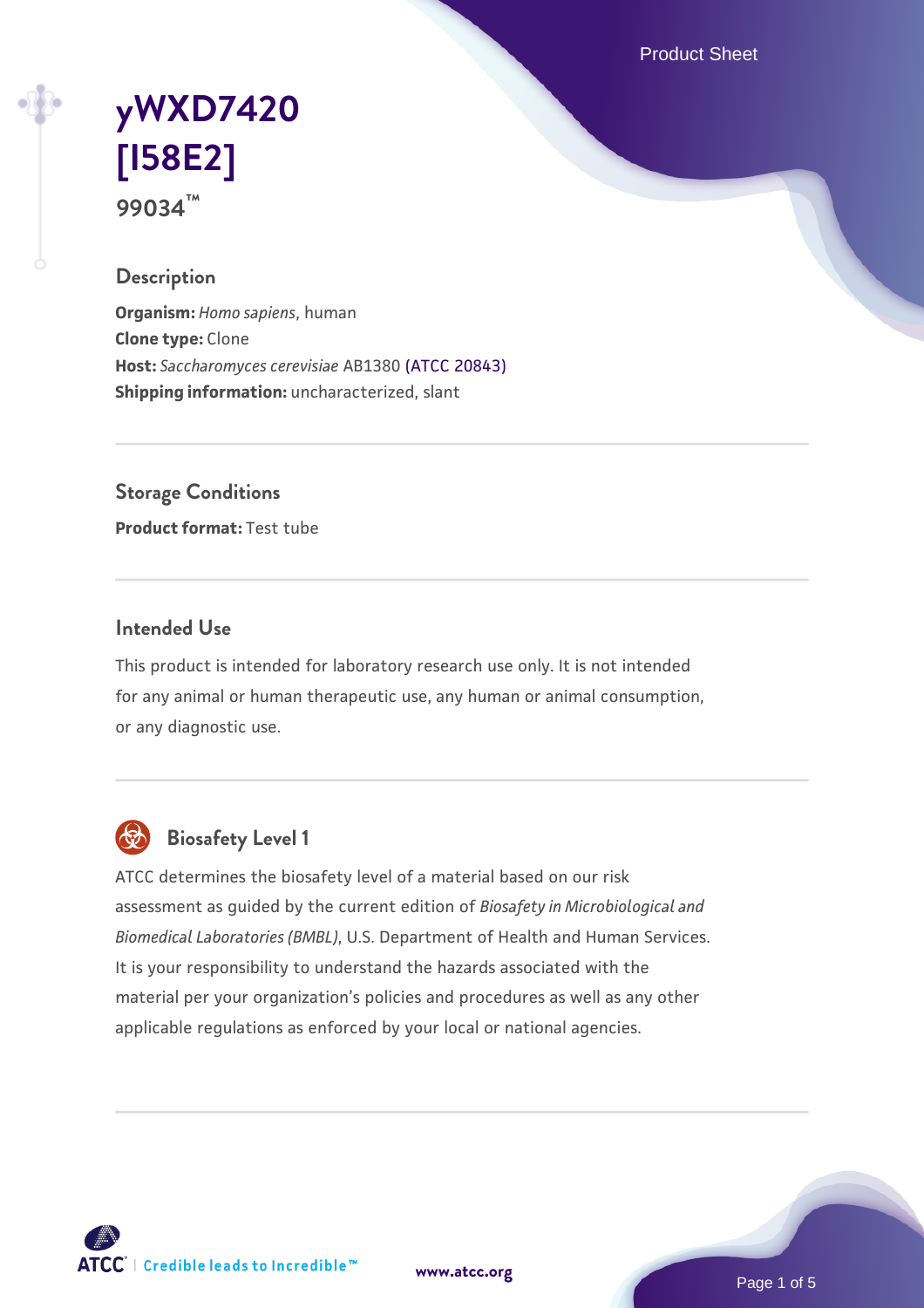## **Certificate of Analysis**

For batch-specific test results, refer to the applicable certificate of analysis that can be found at www.atcc.org.

#### **Insert Information**

**Type of DNA:** genomic **Genome:** Homo sapiens **Chromosome:** X **Gene name:** DNA Segment **Gene product:** DNA Segment **Contains complete coding sequence:** Unknown

#### **Vector Information**

**Type of vector:** YAC **Markers:** SUP4; URA3; TRP1

## **Growth Conditions**

**Medium:**  [ATCC Medium 1245: YEPD](https://www.atcc.org/-/media/product-assets/documents/microbial-media-formulations/1/2/4/5/atcc-medium-1245.pdf?rev=705ca55d1b6f490a808a965d5c072196) **Temperature:** 30°C

## **Notes**

More information may be available from ATCC (http://www.atcc.org or 703- 365-2620).

## **Material Citation**

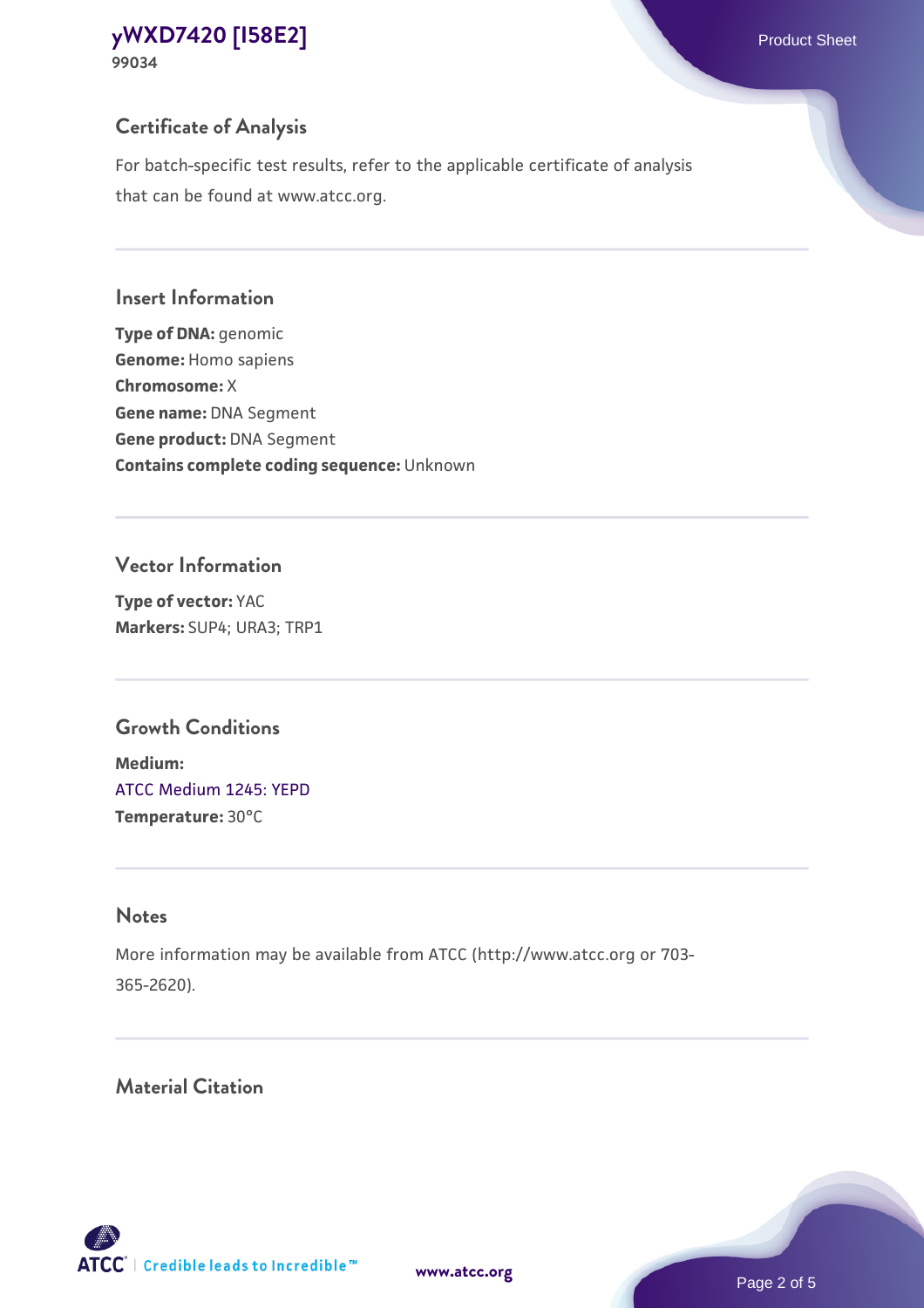If use of this material results in a scientific publication, please cite the material in the following manner: yWXD7420 [I58E2] (ATCC 99034)

#### **References**

References and other information relating to this material are available at www.atcc.org.

## **Warranty**

The product is provided 'AS IS' and the viability of  $ATCC<sup>®</sup>$  products is warranted for 30 days from the date of shipment, provided that the customer has stored and handled the product according to the information included on the product information sheet, website, and Certificate of Analysis. For living cultures, ATCC lists the media formulation and reagents that have been found to be effective for the product. While other unspecified media and reagents may also produce satisfactory results, a change in the ATCC and/or depositor-recommended protocols may affect the recovery, growth, and/or function of the product. If an alternative medium formulation or reagent is used, the ATCC warranty for viability is no longer valid. Except as expressly set forth herein, no other warranties of any kind are provided, express or implied, including, but not limited to, any implied warranties of merchantability, fitness for a particular purpose, manufacture according to cGMP standards, typicality, safety, accuracy, and/or noninfringement.

#### **Disclaimers**

This product is intended for laboratory research use only. It is not intended for any animal or human therapeutic use, any human or animal consumption,





Page 3 of 5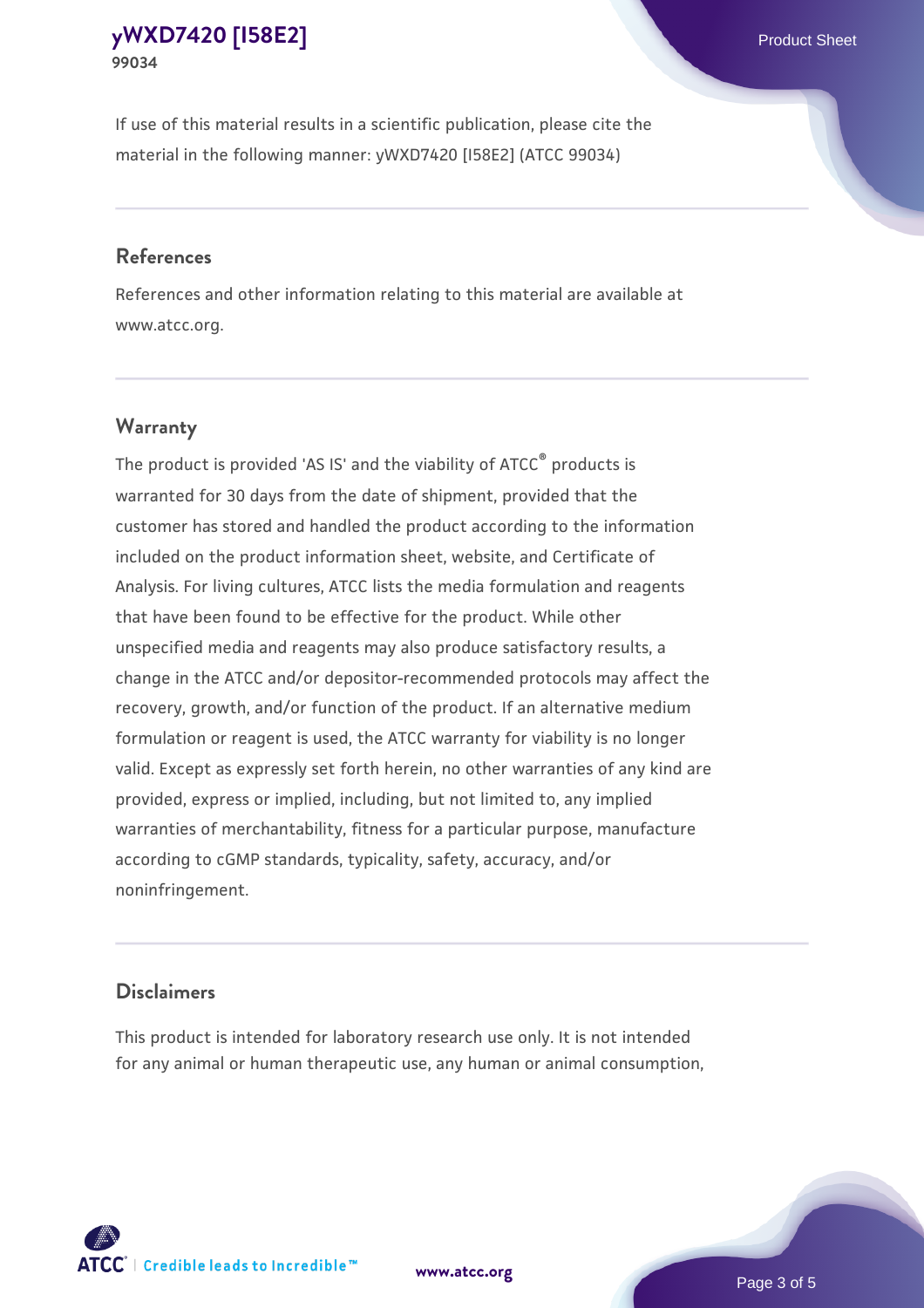or any diagnostic use. Any proposed commercial use is prohibited without a license from ATCC.

While ATCC uses reasonable efforts to include accurate and up-to-date information on this product sheet, ATCC makes no warranties or representations as to its accuracy. Citations from scientific literature and patents are provided for informational purposes only. ATCC does not warrant that such information has been confirmed to be accurate or complete and the customer bears the sole responsibility of confirming the accuracy and completeness of any such information.

This product is sent on the condition that the customer is responsible for and assumes all risk and responsibility in connection with the receipt, handling, storage, disposal, and use of the ATCC product including without limitation taking all appropriate safety and handling precautions to minimize health or environmental risk. As a condition of receiving the material, the customer agrees that any activity undertaken with the ATCC product and any progeny or modifications will be conducted in compliance with all applicable laws, regulations, and guidelines. This product is provided 'AS IS' with no representations or warranties whatsoever except as expressly set forth herein and in no event shall ATCC, its parents, subsidiaries, directors, officers, agents, employees, assigns, successors, and affiliates be liable for indirect, special, incidental, or consequential damages of any kind in connection with or arising out of the customer's use of the product. While reasonable effort is made to ensure authenticity and reliability of materials on deposit, ATCC is not liable for damages arising from the misidentification or misrepresentation of such materials.

Please see the material transfer agreement (MTA) for further details regarding the use of this product. The MTA is available at www.atcc.org.

## **Copyright and Trademark Information**

© ATCC 2021. All rights reserved.

ATCC is a registered trademark of the American Type Culture Collection.



**[www.atcc.org](http://www.atcc.org)**

Page 4 of 5